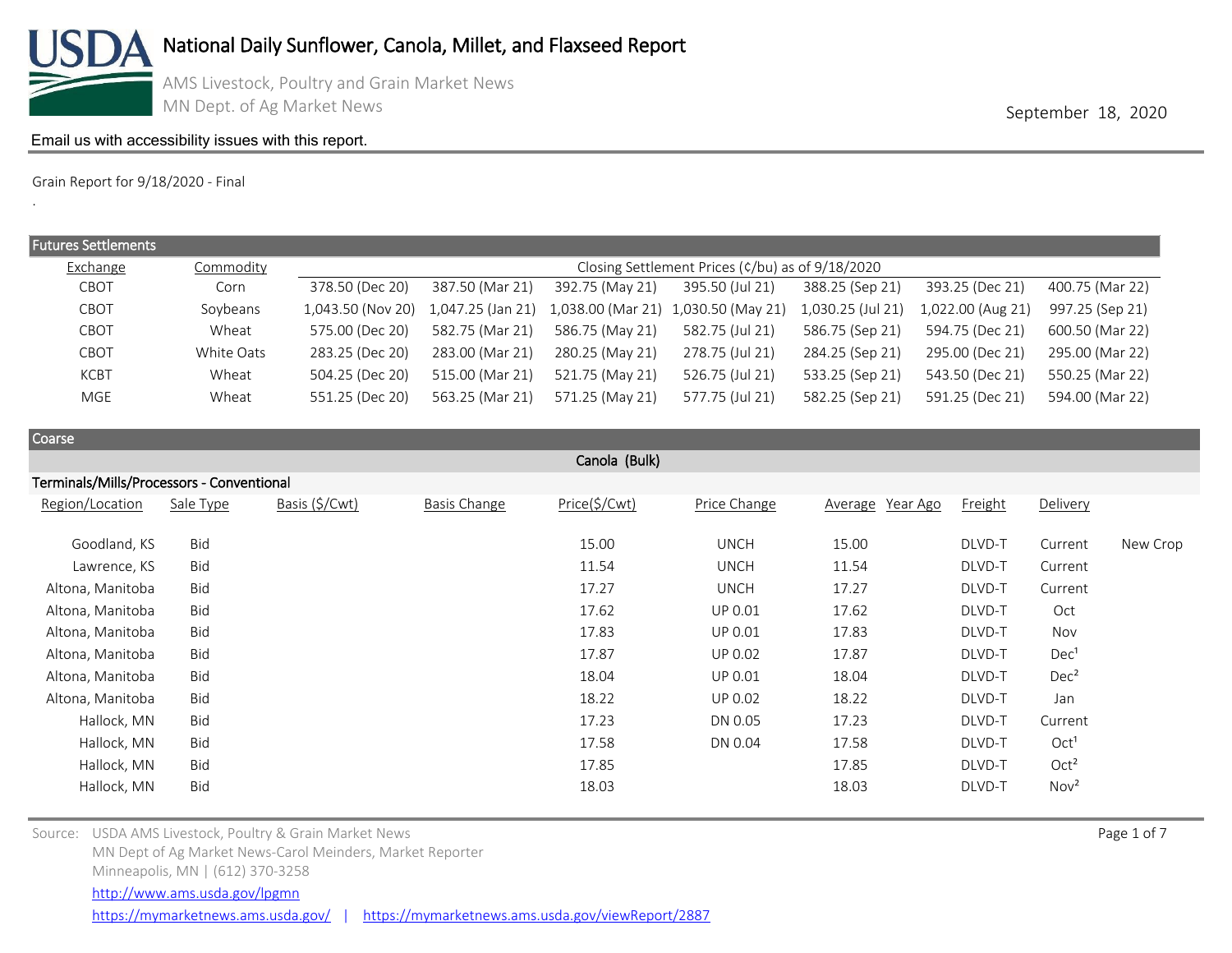

AMS Livestock, Poultry and Grain Market News MN Dept. of Ag Market News **September 18, 2020** 

#### [Email us with accessibility issues with this report.](mailto:mars@ams.usda.gov?subjectNot%20able%20to%20access%20video%20auction%20report)

| Hallock, MN    | Bid | 18.00 | DN 0.04     | 18.00 | DLVD-T | Dec - Dec        |  |
|----------------|-----|-------|-------------|-------|--------|------------------|--|
| Hallock, MN    | Bid | 18.18 | DN 0.04     | 18.18 | DLVD-T | Jan              |  |
| Enderlin, ND   | Bid | 18.02 | DN 0.07     | 18.02 | DLVD-T | Current          |  |
| Enderlin, ND   | Bid | 18.02 | DN 0.07     | 18.02 | DLVD-T | Oct              |  |
| Enderlin, ND   | Bid | 18.27 | DN 0.06     | 18.27 | DLVD-T | Nov              |  |
| Enderlin, ND   | Bid | 18.58 | DN 0.06     | 18.58 | DLVD-T | Dec - Jan        |  |
| Velva, ND      | Bid | 16.37 | DN 0.07     | 16.37 | DLVD-T | Current          |  |
| Velva, ND      | Bid | 16.71 | DN 0.07     | 16.71 | DLVD-T | Oct              |  |
| Velva, ND      | Bid | 17.06 | DN 0.07     | 17.06 | DLVD-T | Nov              |  |
| Velva, ND      | Bid | 17.31 | DN 0.06     | 17.31 | DLVD-T | Dec - Dec        |  |
| Velva, ND      | Bid | 17.41 | DN 0.06     | 17.41 | DLVD-T | Jan              |  |
| West Fargo, ND | Bid | 18.10 | DN 0.05     | 18.10 | DLVD-T | Current          |  |
| West Fargo, ND | Bid | 18.10 | DN 0.05     | 18.10 | DLVD-T | Oct <sup>1</sup> |  |
| West Fargo, ND | Bid | 18.15 | DN 0.05     | 18.15 | DLVD-T | Oct <sup>2</sup> |  |
| West Fargo, ND | Bid | 18.25 | <b>UNCH</b> | 18.25 | DLVD-T | Nov              |  |
| West Fargo, ND | Bid | 18.45 | DN 0.05     | 18.45 | DLVD-T | Dec              |  |
| West Fargo, ND | Bid | 18.50 | DN 0.05     | 18.50 | DLVD-T | Jan              |  |
|                |     |       |             |       |        |                  |  |

White Millet (Bulk)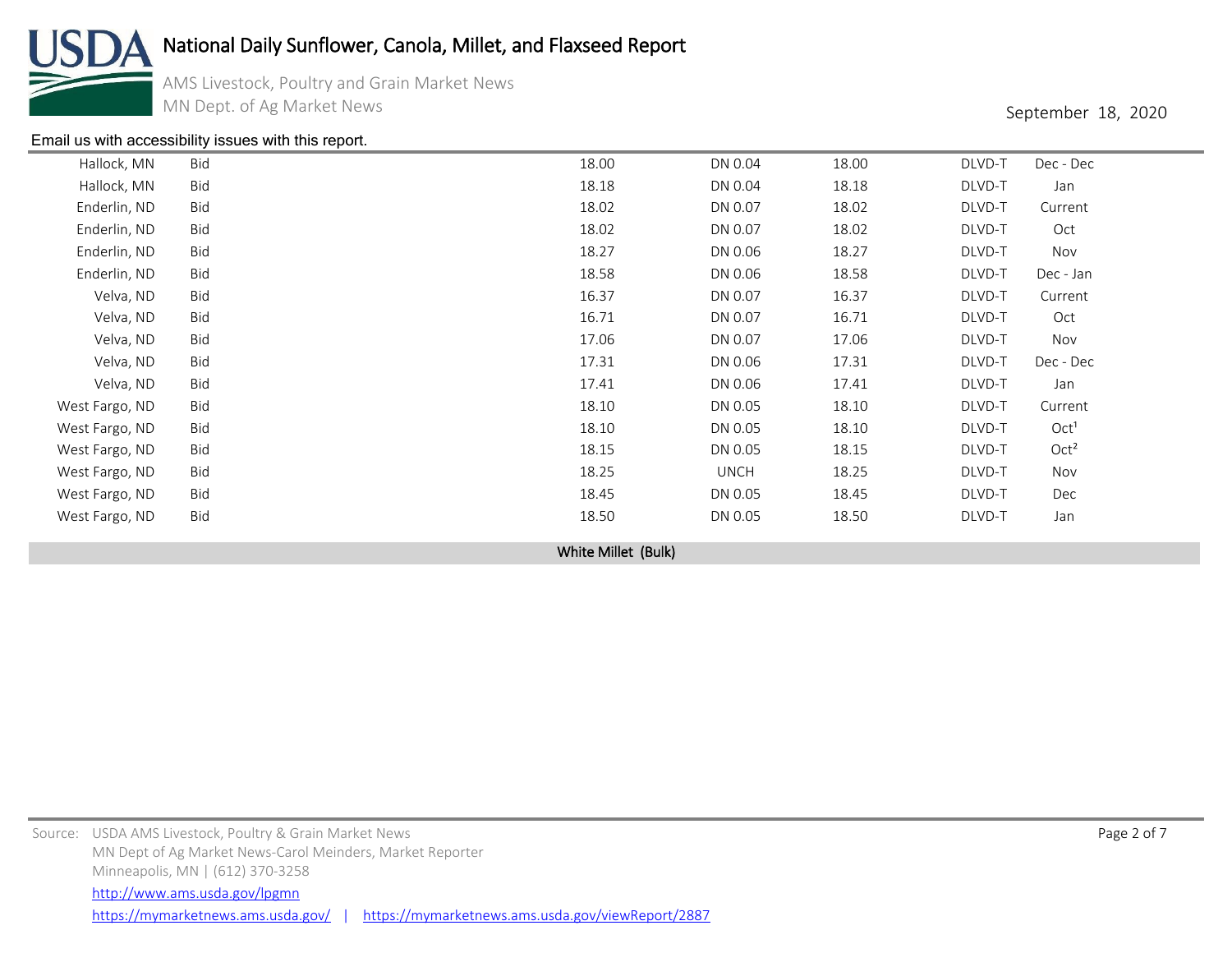

Country Elevators - Conventional

# National Daily Sunflower, Canola, Millet, and Flaxseed Report

AMS Livestock, Poultry and Grain Market News MN Dept. of Ag Market News **September 18, 2020** 

#### [Email us with accessibility issues with this report.](mailto:mars@ams.usda.gov?subjectNot%20able%20to%20access%20video%20auction%20report)

| Region/Location | Sale Type  | Basis (\$/Cwt) | <b>Basis Change</b> | Price(\$/Cwt) | Price Change   | Average Year Ago | Freight | Delivery |          |
|-----------------|------------|----------------|---------------------|---------------|----------------|------------------|---------|----------|----------|
| Akron, CO       | Bid        |                |                     | 21.00         | <b>UNCH</b>    | 21.00            | DLVD-T  | Current  |          |
| Amherst, CO     | Bid        |                |                     | 21.00         | <b>UP 4.00</b> | 21.00            | DLVD-T  | Current  |          |
| Flagler, CO     | Bid        |                |                     | 19.00         | <b>UP 1.00</b> | 19.00            | DLVD-T  | Current  |          |
| Fleming, CO     | <b>Bid</b> |                |                     | 21.00         | <b>UP 4.00</b> | 21.00            | DLVD-T  | Current  |          |
| Julesburg, CO   | Bid        |                |                     | 21.00         | <b>UP 4.00</b> | 21.00            | DLVD-T  | Current  |          |
| Limon, CO       | <b>Bid</b> |                |                     | 18.00         | <b>UNCH</b>    | 18.00            | DLVD-T  | Current  |          |
| Otis, CO        | <b>Bid</b> |                |                     | 19.50         | <b>UP 1.00</b> | 19.50            | DLVD-T  | Current  |          |
| Paoli, CO       | Bid        |                |                     | 21.00         | <b>UP 4.00</b> | 21.00            | DLVD-T  | Current  |          |
| Peetz, CO       | <b>Bid</b> |                |                     | 21.00         | <b>UNCH</b>    | 21.00            | DLVD-T  | Current  |          |
| Goodland, KS    | <b>Bid</b> |                |                     | 16.00         | <b>UNCH</b>    | 16.00            | DLVD-T  | Current  |          |
| Gordon, NE      | Bid        |                |                     | 18.50         | <b>UNCH</b>    | 18.50            | DLVD-T  | Current  |          |
| Gordon, NE      | <b>Bid</b> |                |                     | 18.50         | <b>UNCH</b>    | 18.50            | DLVD-T  | Current  | New Crop |
| Hemingford, NE  | Bid        |                |                     | 19.00         | <b>UNCH</b>    | 19.00            | DLVD-T  | Current  |          |
| Hemingford, NE  | Bid        |                |                     | 19.00         | <b>UNCH</b>    | 19.00            | DLVD-T  | Current  | New Crop |
|                 |            |                |                     |               |                |                  |         |          |          |

Oil Seed

US #1 Flaxseed (Bulk)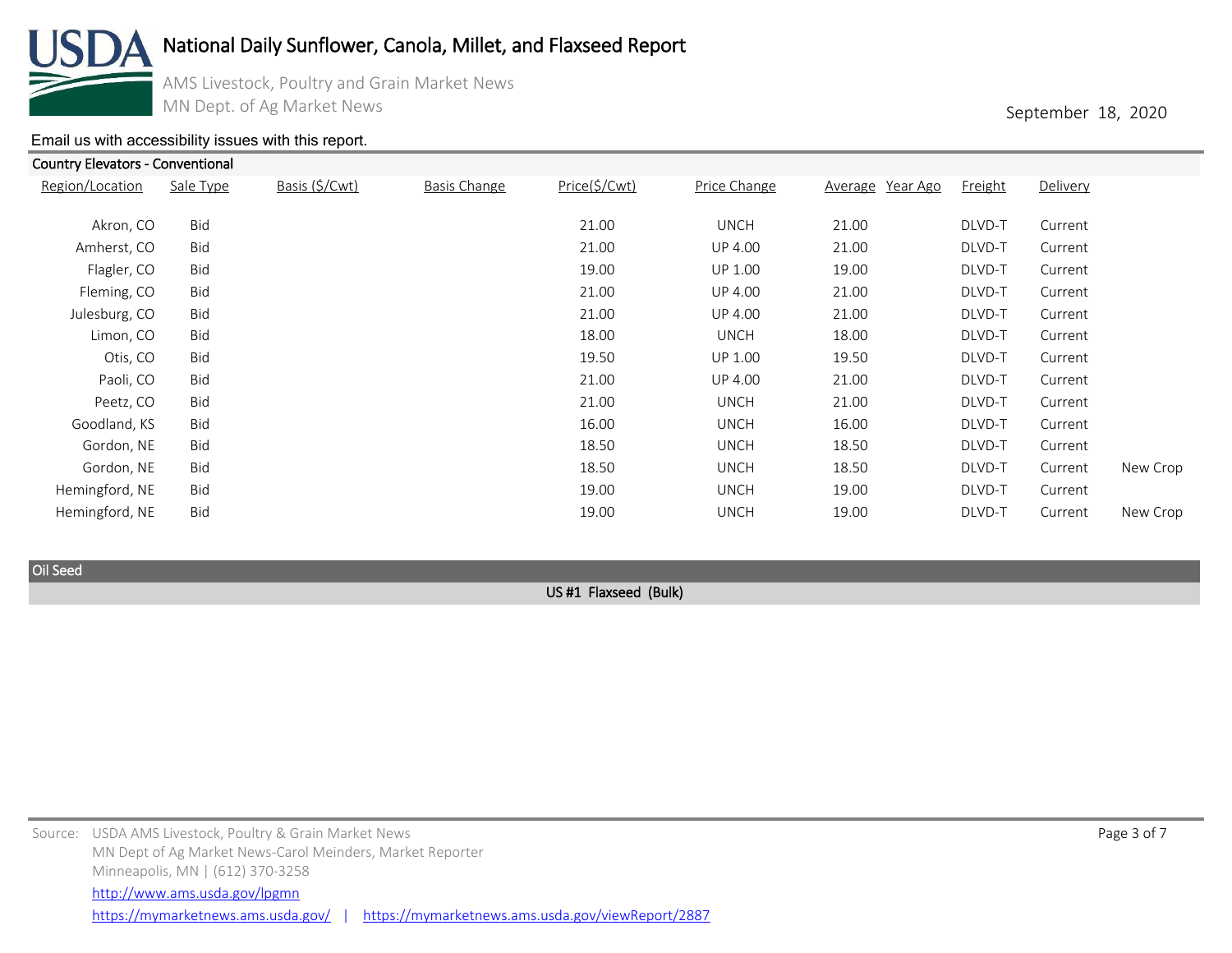

AMS Livestock, Poultry and Grain Market News MN Dept. of Ag Market News **September 18, 2020** 

#### [Email us with accessibility issues with this report.](mailto:mars@ams.usda.gov?subjectNot%20able%20to%20access%20video%20auction%20report)

Terminals/Mills/Processors - Conventional Region/Location Sale Type Basis (¢/Bu) Basis Change Price(¢/Bu) Price Change Average Year Ago Freight Delivery Red Wing, MN Bid 11.50 UNCH 11.50 DLVD-T Current Red Wing, MN Bid 11.00 UNCH 11.00 DLVD-T Oct Red Wing, MN Bid 11.10 UNCH 11.10 DLVD-T Nov Red Wing, MN Bid 11.25 UNCH 11.25 DLVD-T Dec West Fargo, ND Bid 10.60 UNCH 10.60 DLVD-T Current West Fargo, ND Bid 10.60 UNCH 10.60 DLVD-T Oct<sup>1</sup> West Fargo, ND  $Bid$  Bid 200  $Dd$  Bid 10.90  $Dd$  UNCH  $Dd$  DLVD-T Nov<sup>2</sup> - Jan<sup>1</sup>

US #1 Nu Sun Sunflower Seeds (Bulk)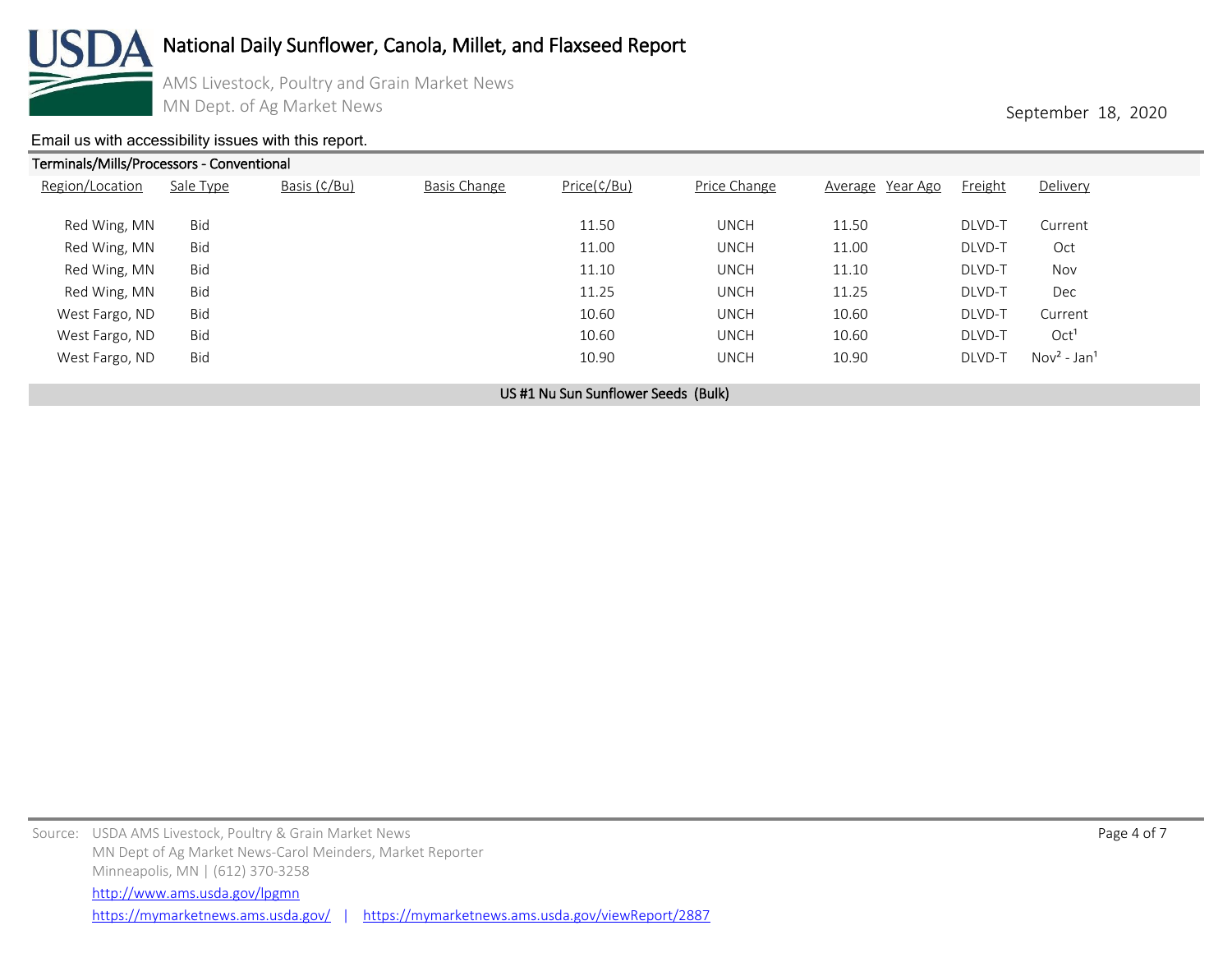

AMS Livestock, Poultry and Grain Market News MN Dept. of Ag Market News **September 18, 2020** 

### [Email us with accessibility issues with this report.](mailto:mars@ams.usda.gov?subjectNot%20able%20to%20access%20video%20auction%20report)

| <b>Country Elevators - Conventional</b>   |            |                |                     |               |              |                  |                |           |          |
|-------------------------------------------|------------|----------------|---------------------|---------------|--------------|------------------|----------------|-----------|----------|
| Region/Location                           | Sale Type  | Basis (\$/Ton) | <b>Basis Change</b> | Price(\$/Ton) | Price Change | Average Year Ago | Freight        | Delivery  |          |
| Scott City, KS                            | Bid        |                |                     | 16.75         | <b>UNCH</b>  | 16.75            | DLVD-T         | Current   |          |
| Sublette, KS                              | Bid        |                |                     | 16.65         | <b>UNCH</b>  | 16.65            | DLVD-T         | Current   |          |
| Region/Location                           | Sale Type  | Basis (\$/Cwt) | <b>Basis Change</b> | Price(\$/Cwt) | Price Change | Average Year Ago | <b>Freight</b> | Delivery  |          |
| Akron, CO                                 | Bid        |                |                     | 18.50         | <b>UNCH</b>  | 18.50            | DLVD-T         | Current   |          |
| Abilene, KS                               | Bid        |                |                     | 15.35         | <b>UNCH</b>  | 15.35            | DLVD-T         | Current   |          |
| Abilene, KS                               | Bid        |                |                     | 15.35         | <b>UNCH</b>  | 15.35            | DLVD-T         | Oct - Dec |          |
| Jamestown, KS                             | Bid        |                |                     | 15.40         | <b>UNCH</b>  | 15.40            | DLVD-T         | Current   |          |
| Lincoln, KS                               | Bid        |                |                     | 15.40         | <b>UNCH</b>  | 15.40            | DLVD-T         | Current   |          |
| Lindsborg, KS                             | Bid        |                |                     | 15.35         | <b>UNCH</b>  | 15.35            | DLVD-T         | Current   |          |
| Lindsborg, KS                             | Bid        |                |                     | 15.35         | <b>UNCH</b>  | 15.35            | DLVD-T         | Oct - Dec |          |
| Whiteside, KS                             | Bid        |                |                     | 15.35         | <b>UNCH</b>  | 15.35            | DLVD-T         | Current   |          |
| Whiteside, KS                             | Bid        |                |                     | 15.35         | <b>UNCH</b>  | 15.35            | DLVD-T         | Oct - Dec |          |
| Gordon, NE                                | Bid        |                |                     | 16.50         | <b>UNCH</b>  | 16.50            | DLVD-T         | Current   |          |
| Gordon, NE                                | Bid        |                |                     | 16.50         | <b>UNCH</b>  | 16.50            | DLVD-T         | Current   | New Crop |
| Hemingford, NE                            | Bid        |                |                     | 16.75         | <b>UNCH</b>  | 16.75            | DLVD-T         | Current   |          |
| Hemingford, NE                            | Bid        |                |                     | 16.75         | <b>UNCH</b>  | 16.75            | DLVD-T         | Current   | New Crop |
| Martin, SD                                | Bid        |                |                     | 16.25         | <b>UNCH</b>  | 16.25            | DLVD-T         | Current   |          |
| Martin, SD                                | Bid        |                |                     | 16.50         | <b>UNCH</b>  | 16.50            | DLVD-T         | Current   | New Crop |
| Terminals/Mills/Processors - Conventional |            |                |                     |               |              |                  |                |           |          |
| Region/Location                           | Sale Type  | Basis (\$/Cwt) | <b>Basis Change</b> | Price(\$/Cwt) | Price Change | Average Year Ago | Freight        | Delivery  |          |
| Goodland, KS                              | Bid        |                |                     | 17.10         | <b>UNCH</b>  | 17.10            | DLVD-T         | Current   |          |
| Goodland, KS                              | Bid        |                |                     | 17.10         | <b>UNCH</b>  | 17.10            | DLVD-T         | Oct - Dec |          |
| Enderlin, ND                              | Bid        |                |                     | 16.75         | <b>UNCH</b>  | 16.75            | DLVD-T         | Current   |          |
| Enderlin, ND                              | Bid        |                |                     | 16.75         | <b>UNCH</b>  | 16.75            | DLVD-T         | Oct - Dec |          |
| Enderlin, ND                              | <b>Bid</b> |                |                     | 17.15         | <b>UNCH</b>  | 17.15            | DLVD-T         | Jan       |          |

Source: USDA AMS Livestock, Poultry & Grain Market News Page 5 of 7 (Separation 2) and the USDA AMS Livestock, Poultry & Grain Market News Page 5 of 7 MN Dept of Ag Market News-Carol Meinders, Market Reporter

Minneapolis, MN | (612) 370-3258

<http://www.ams.usda.gov/lpgmn>

<https://mymarketnews.ams.usda.gov/> | <https://mymarketnews.ams.usda.gov/viewReport/2887>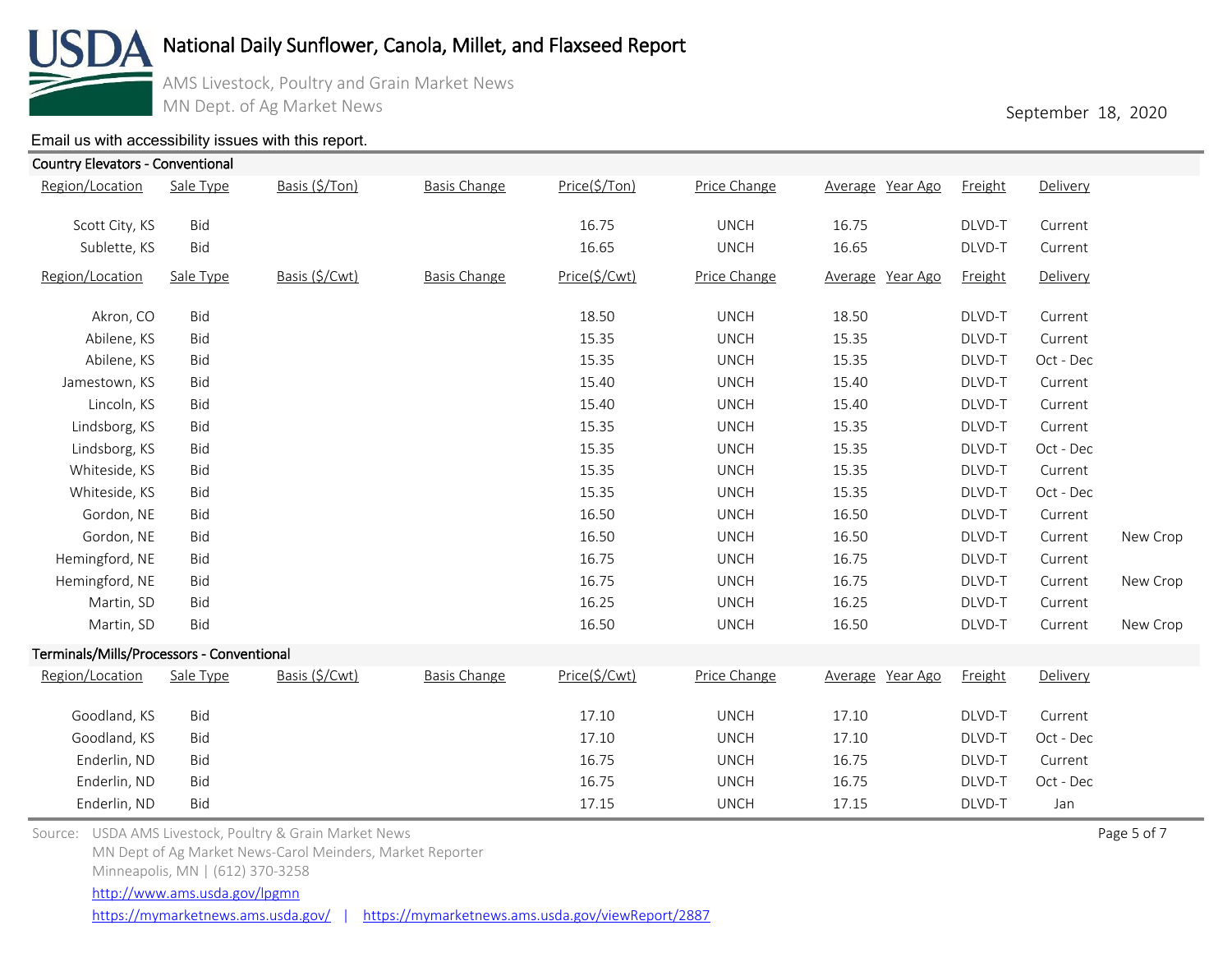

AMS Livestock, Poultry and Grain Market News MN Dept. of Ag Market News **September 18, 2020** 

| Email us with accessibility issues with this report. |            |                |                     |               |              |                  |                |           |          |  |  |
|------------------------------------------------------|------------|----------------|---------------------|---------------|--------------|------------------|----------------|-----------|----------|--|--|
| West Fargo, ND                                       | Bid        |                |                     | 16.85         | <b>UNCH</b>  | 16.85            | DLVD-T         | Current   |          |  |  |
| West Fargo, ND                                       | Bid        |                |                     | 16.85         | <b>UNCH</b>  | 16.85            | DLVD-T         | Oct - Nov |          |  |  |
| West Fargo, ND                                       | <b>Bid</b> |                |                     | 16.90         | <b>UNCH</b>  | 16.90            | DLVD-T         | Dec       |          |  |  |
| West Fargo, ND                                       | <b>Bid</b> |                |                     | 17.15         | <b>UNCH</b>  | 17.15            | DLVD-T         | Jan       |          |  |  |
| US #1 Confection Sunflower Seeds Food Grade (Bulk)   |            |                |                     |               |              |                  |                |           |          |  |  |
| <b>Country Elevators - Conventional</b>              |            |                |                     |               |              |                  |                |           |          |  |  |
| Region/Location                                      | Sale Type  | Basis (\$/Cwt) | <b>Basis Change</b> | Price(\$/Cwt) | Price Change | Average Year Ago | <b>Freight</b> | Delivery  |          |  |  |
| Goodland, KS                                         | Bid        |                |                     | 17.00-25.00   | <b>UNCH</b>  | 21.00            | FOB-T          | Current   |          |  |  |
| Goodland, KS                                         | <b>Bid</b> |                |                     | 20.00-30.00   | <b>UNCH</b>  | 25.00            | FOB-T          | Current   | New Crop |  |  |
| US #1 High Oleics Sunflower Seeds (Bulk)             |            |                |                     |               |              |                  |                |           |          |  |  |
| <b>Country Elevators - Conventional</b>              |            |                |                     |               |              |                  |                |           |          |  |  |
| Region/Location                                      | Sale Type  | Basis (\$/Cwt) | <b>Basis Change</b> | Price(\$/Cwt) | Price Change | Average Year Ago | Freight        | Delivery  |          |  |  |

| Abilene, KS   | <b>Bid</b> | 16.35 | <b>UNCH</b> | 16.35 | DLVD-T | Current   |
|---------------|------------|-------|-------------|-------|--------|-----------|
| Abilene, KS   | Bid        | 16.35 | <b>UNCH</b> | 16.35 | DLVD-T | Oct - Dec |
| Lindsborg, KS | Bid        | 16.35 | <b>UNCH</b> | 16.35 | DLVD-T | Current   |
| Lindsborg, KS | Bid        | 16.35 | <b>UNCH</b> | 16.35 | DLVD-T | Oct - Dec |
| Whiteside, KS | Bid        | 16.35 | <b>UNCH</b> | 16.35 | DLVD-T | Current   |
| Whiteside, KS | Bid        | 16.35 | <b>UNCH</b> | 16.35 | DLVD-T | Oct - Dec |